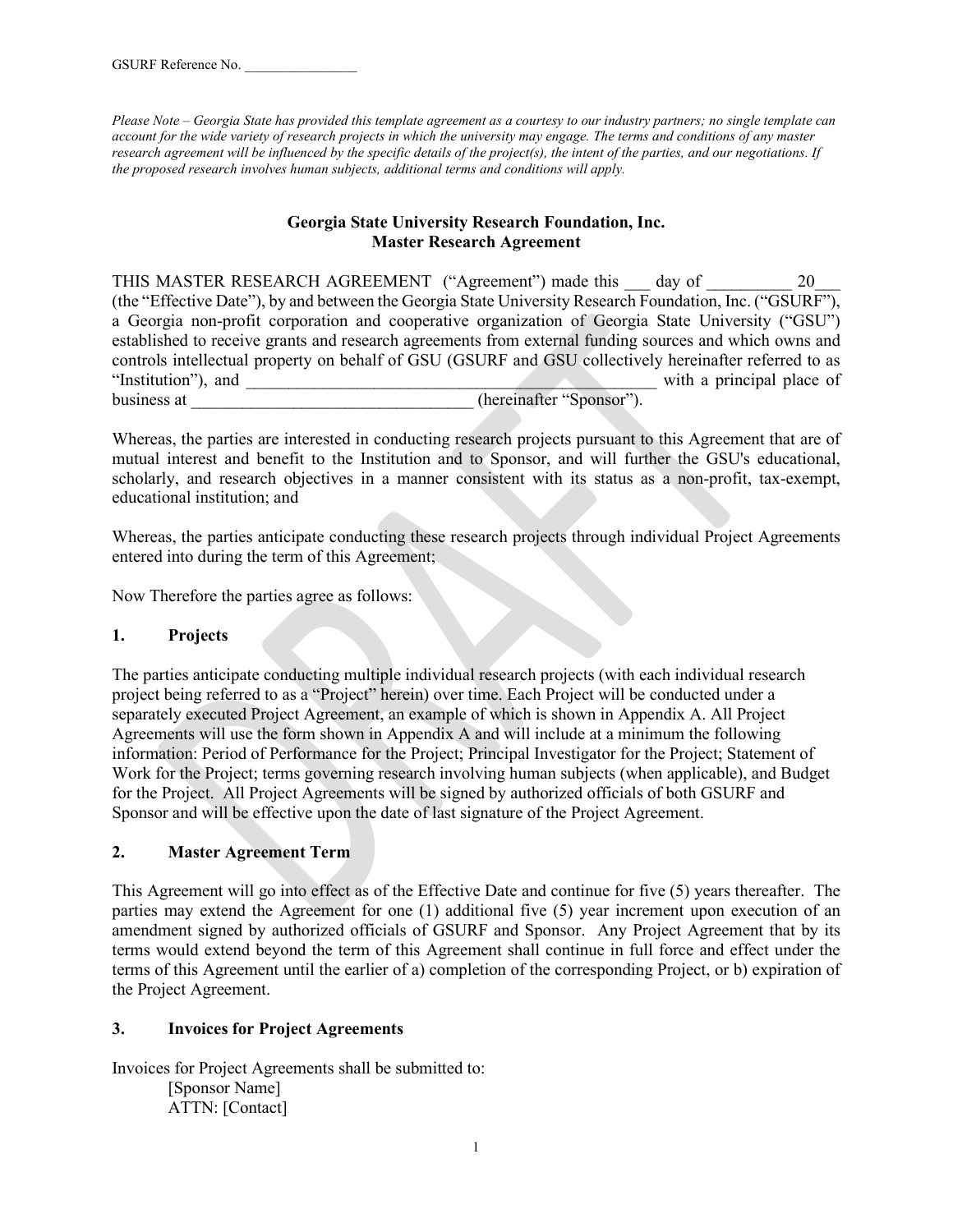Address Phone Email

#### **4. Payment of Invoices**

Unless otherwise specified in a Project Agreement, all Projects under this Agreement shall be *[choose fixed price or cost reimbursable as applicable]*. GSURF will generally submit invoices for each separate Project Agreement on a monthly basis and in accordance with the budget and any specified payment terms described in a Project Agreement. Sponsor shall pay invoices within thirty (30) days from the date of the invoice.

Payments should include the applicable invoice number, Project title, and be sent to:

Georgia State University Research Foundation, Inc. P.O. Box 3999 Atlanta, Georgia 30302-3999

For each Project Agreement, GSURF shall be allowed to re-budget funds without prior written approval from Sponsor so long as such re-budgeting does not result in a modification to the Project and/or a change in the payments under this Agreement or the Project Agreement.

If at any time GSURF determines that it will require additional funds for the completion of a Project, it shall notify Sponsor and provide an estimate of the additional amount necessary to complete the Project. Sponsor shall not be liable for any costs in excess of the amount set forth in Project Agremement unless set forth in a written amendment signed by the authorized representatives of the parties.

## **5. Termination**

i. This Agreement may be terminated by either party upon ninety (90) days written notice to the other. Sponsor shall be responsible for paying Institution for all services properly rendered, monies properly expended, costs incurred, and any non-cancelable commitments through the date of termination of this Agreement.

If a Project Agreement is in effect at the time of this Agreement termination, the parties will discuss and mutually agree upon the disposition of any ongoing Project, including whether to concurrently terminate the Project Agreement or allow Project Agreement to remain in effect until completion of the Project. For any Project Agreement that the parties argee will remain in effect, Sponsor shall remain responsible for paying Institution for all services properly rendered, monies properly expended, costs incurred, and any non-cancelable commitments through the completion of the Project and termination of the Project Agreement.

- ii. Individual Project Agreements may be terminated by either party upon ninety (90) days written notice to the other. Upon termination of any Project Agreement, Sponsor shall pay Institution for all services properly rendered, monies properly expended, costs incurred, and any non-cancelable commitments through the date of termination.
- iii. In the event that either party breaches or defaults in any of its material obligations under this Agreement and shall fail to remedy such default within sixty (60) days after receipt of written notice thereof, the party giving notice may, at its option, terminate this Agreement by sending written notice of termination to the other party, and such termination shall be effective as of the date of the receipt of such notice. If a Project Agreement is in effect at the time of such termination, then,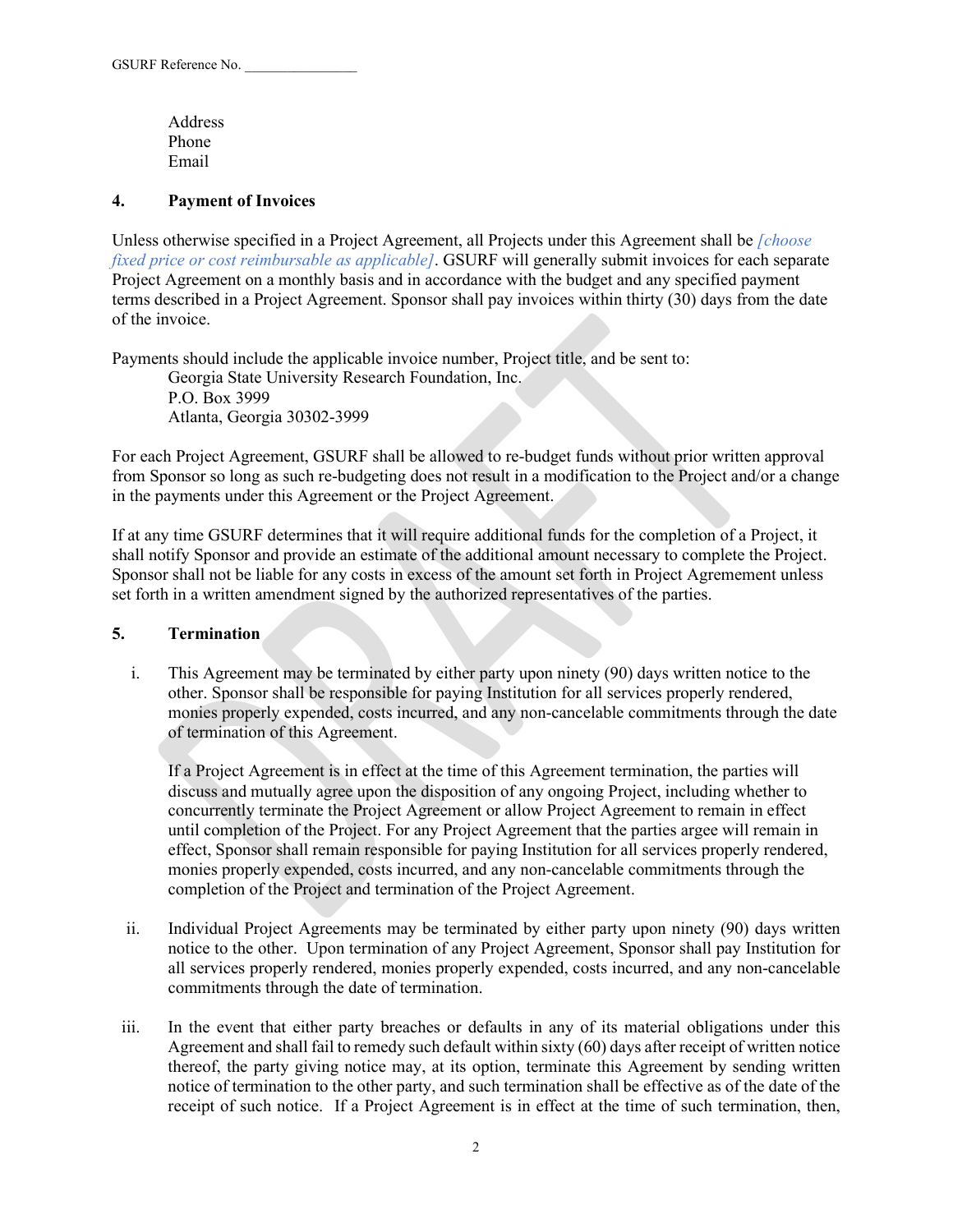unless otherwise agreed to by the parties, such Project Agreement shall terminate concurrently with this Agreement. For any Project Agreement that the parties agree will remain in effect, Sponsor shall remain responsible for paying Institution for all services properly rendered, monies properly expended, costs incurred, and any non-cancelable commitments through the completion of the Project and termination of the Project Agreement.

## **6. Data, Results, & Intellectual Property**

#### i. Definitions

"Background Intellectual Property" means any Invention(s), intellectual property rights (including patent applications, patents, extensions, trademarks, copyrights and/or rights in nonpublic information), results, or data (i) owned by a party prior to the Effective Date, or (ii) developed, invented, created, collected, generated, or obtained by a party independent of a Project performed pursuant to this Agreement and without reliance upon or use of the other party's Confidential Information.

"Invention(s)" means any improvement, design, invention, or discovery that is or may be patentable or otherwise protectable under applicable US laws, including copyrightable works.

"Project Invention(s)" means any Invention(s) that are conceived, created, and reduced to practice during the performance of a Project conducted as part of a Project Agreement.

#### ii. Ownership of Data, Results, & Project Invention(s)

Except as needed to conduct a Project during the term of a Project Agreement, no rights or licenses to either party's Background Intellectual Property are transferred or granted as part of this Agreement.

All data and results shall be owned by the party that collects, identifies, generates, or determines the data or results.

Inventorship of any Project Invention(s) subject to this Agreement and any Project Agreement will be determined in accordance with U.S. patent laws. All right and title to Project Invention(s) made solely by employees of Sponsor shall belong to Sponsor and such Inventions shall not be subject to the terms and conditions of this Agreement. All right and title to Project Invention(s) made solely by one or more employees of Institution ("Institution Project Invention(s)") shall belong to GSURF. All right and title to Project Invention(s) made jointly by one or more employees of the Institution and Sponsor ("Joint Project Invention(s)") shall be owned jointly between GSURF and Sponsor.

Sponsor acknowledges that Institution's investigators and other employees a) own copyright in their scholarly works (e.g. books, articles, and other publications, etc.), and b) may own copyright in their course materials (e.g. course syllabi, tests, lectures, etc.) under certain circumstances. Scholarly works and course materials are not subject to the terms of this Agreement.

iii. Disclosure

Upon receipt by its Office of Technology Transfer & Commercialization, Institution will promptly and fully disclose in writing to Sponsor any Institution Project Invention(s) or Joint Project Invention(s). Sponsor shall promptly and fully disclose to Institution any Joint Project Invention(s) as it is made aware.

#### iv. Grant of Rights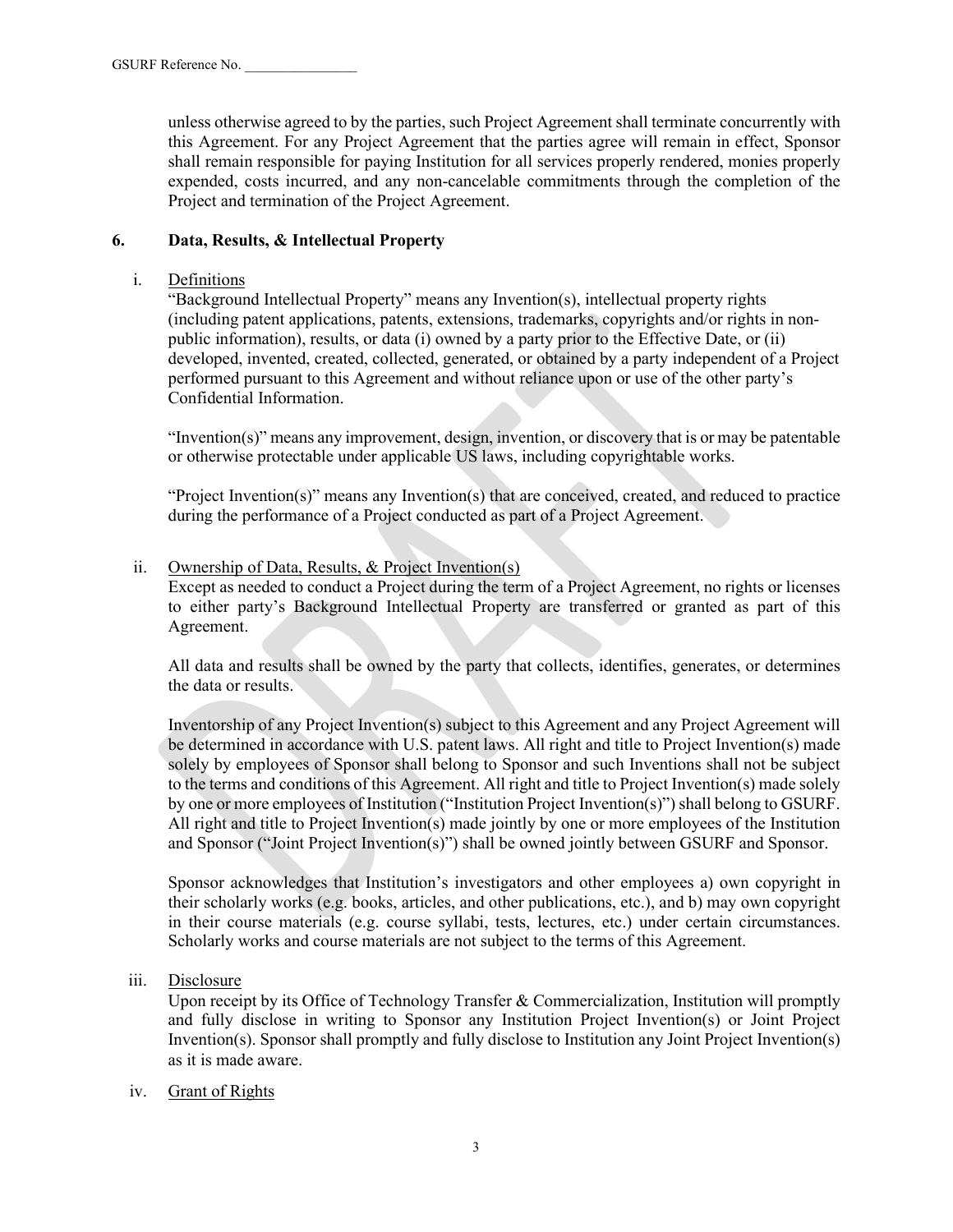Provided Sponsor has paid GSURF the full costs associated with the corresponding Project and subject to the preexisting rights of any third party, including without limitation the US government, GSURF grants to Sponsor, (i) a non-exclusive license to use GSURF's rights in any Project Invention(s), data and results for internal research and development purposes, and (ii) an option to negotiate, at its discretion a non-exclusive or exclusive license for commercial purposes in the Sponsor's field of business. Such option shall extend from the date Sponsor is notified of a Project Invention by Institution and extend for six (6) months (the "Option Period"). Sponsor may execute its option at any time during the Option Period by providing written notice to Institution and the parties will then negotiate in good faith a non-exclusive or exclusive license agreement (as applicable) for up to six (6) months (the "Negotiation Period"). If the parties are unable to reach a definitive agreement by the completion of the Negotiation Period, then subject to the non-exclusive license granted in (i) above, GSURF shall be free to license its rights in the Project Invention(s) without further obligation to Sponsor. In all cases, GSURF reserves a right on behalf of itself and its research collaborators to use the data and results and its interests in any Project Invention(s) for research, academic, and scholarly purposes.

v. Patent Prosecution

The responsibility for prosecuting and maintaining Institution Project Inventions(s) and Joint Project Invention(s) shall be with GSURF. Sponsor may at its discretion request GSURF file patent applications covering Institution Project Invention(s) or Joint Invention(s) and Sponsor shall reimburse GSURF for all costs associated with the preparation, prosecution, and maintenance of such patent applications. GSURF shall keep Sponsor informed as to the prosecution and maintenance of the patent applications and shall provide or cause counsel to provide Sponsor with copies of related patent correspondence. If Sponsor, (i) elects not to request Institution to file for patent protection, or (ii) at any time fails to make timely reimbursement for costs associated with maintaining and prosecuting a patent application for which it requested Institution to file, then GSURF shall have a right, but no obligation to pursue protection or continue prosecution and maintenance for any Institution Project Invention(s) or Joint Project Invention(s) at its own discretion and with no further obligations to Sponsor but for those granted in Section 6.iv. above.

## **7. Publication**

Sponsor recognizes that a primary objective of research conducted by Institution is the generation and dissemination of knowledge to benefit the public. The data and results of any Project may be publishable, and the parties agree that the Principal Investigator (as defined in a Project Agreement) and other persons involved in the performance of a Project shall be permitted to present at symposia and professional meetings and to publish in journals, theses, or dissertations, or otherwise of their own choosing. In order that Sponsor may (i) assess the patentability of any Project Invention(s) which may be described in a proposed publication, and (ii) review the proposed publication for Confidential Information provided by the Sponsor, Institution will submit any proposed publication materials to Sponsor for review and comment at least thirty (30) days prior to its planned submission. Sponsor will notify Institution within thirty (30) days of receipt of such materials whether they (i) describe any Project Invention(s) subject to the parties' rights under Sections 6 or (ii) contain Sponsor Confidential Information. Upon notice, Institution shall remove Sponsor Confidential Information from the proposed publication and may agree to delay submission of the publication for up to thirty (30) days to allow for the parties to seek patent protection for Project Invention(s). In all cases, Institution shall have the final authority to determine the scope and content of any publications.

The Principal Investigator (as defined in a Project Agreement) and other persons involved in the performance of a Project may discuss a Project (including data and results) with other individuals for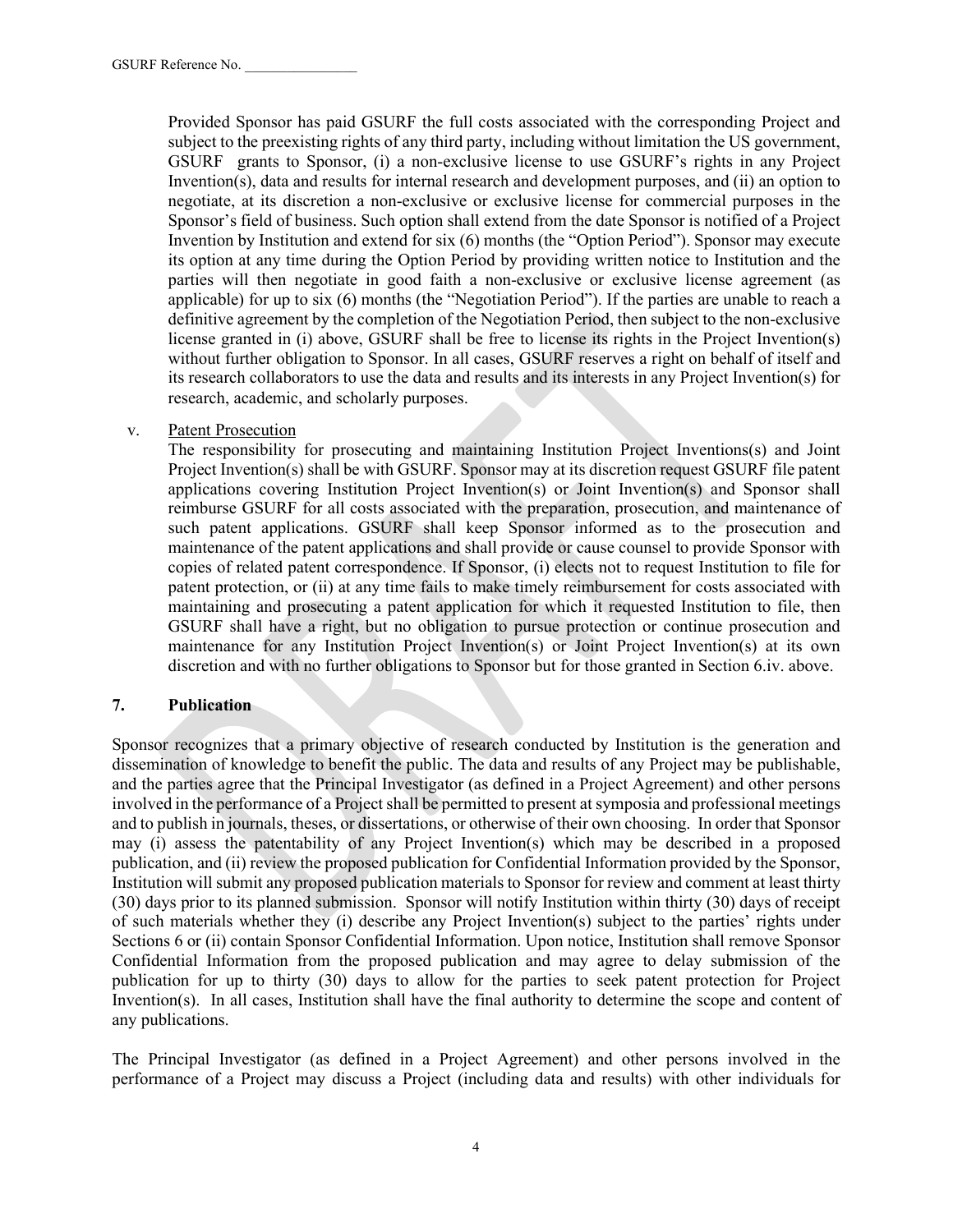scientific or research purposes but shall not reveal Sponsor's Confidential Information in any such discussion.

## **8. Publicity**

Sponsor shall not use the name of GSURF or GSU, the Board of Regents of the University System of Georgia, or any person performing a Project, in any publicity, advertising, or news release without the prior written approval of an authorized representative of GSURF. GSURF shall not use the name of Sponsor or any employee of Sponsor in any publicity, advertising, or news release, without the prior written approval of Sponsor. As an exception to the foregoing, GSURF shall have the right to i) acknowledge in scientific publications and presentations the support provided by Sponsor for the research performed under a Project Agreement, and ii) reference the Sponsor as well as the existence of this Agreement and any Project Agreement, but not their details, if necessary or required to meet its reporting obligations.

#### **9. Reports**

During the Period of Performance for a specific Project, GSURF agrees to make the representatives of the Institution who are performing the Project available to meet with representatives of Sponsor at times mutually agreed upon to discuss the Project. GSURF agrees to have a final written report of the Project submitted to Sponsor no later than forty-five (45) days after the earlier of the termination of a Project Agreement or the completion of the Project.

#### **10. Confidentiality**

The parties may wish to disclose confidential information to each other in connection with work contemplated under Project Agreement ("Confidential Information") which shall be in writing and marked "Confidential." If Confidential Information is disclosed orally, it must be identified as confidential at the time of disclosure, and shall thereafter be reduced to writing within thirty (30) days, and clearly marked as "Confidential." To the extent permitted by law, each party will use reasonable efforts to prevent the disclosure of the other party's Confidential Information to third parties for a period of three (3) years from receipt, provided that the recipient party's obligation shall not apply to information that:

- i. is already in the recipient party's possession at the time of disclosure as evidenced by written record;
- ii. is or later becomes part of the public domain through no fault of the recipient party;
- iii. is received from a third party having no obligation of confidentiality to the disclosing party;
- iv. is independently developed by the recipient party as evidenced by written record; or
- v. is required by law or regulation to be disclosed.

In the event that information is required to be disclosed pursuant to subsection (e), the party required to make disclosure shall notify the other to allow the party to assert whatever exclusions or exemptions may be available to it under such law or regulation.

Data and results are expressly excluded from being considered Confidential Information of Sponsor. Institution acknowledges that the disclosure of any data and results is subject to the additional restrictions and Sponsor's prior review as outlined in Section 7 above.

## **11. Liability**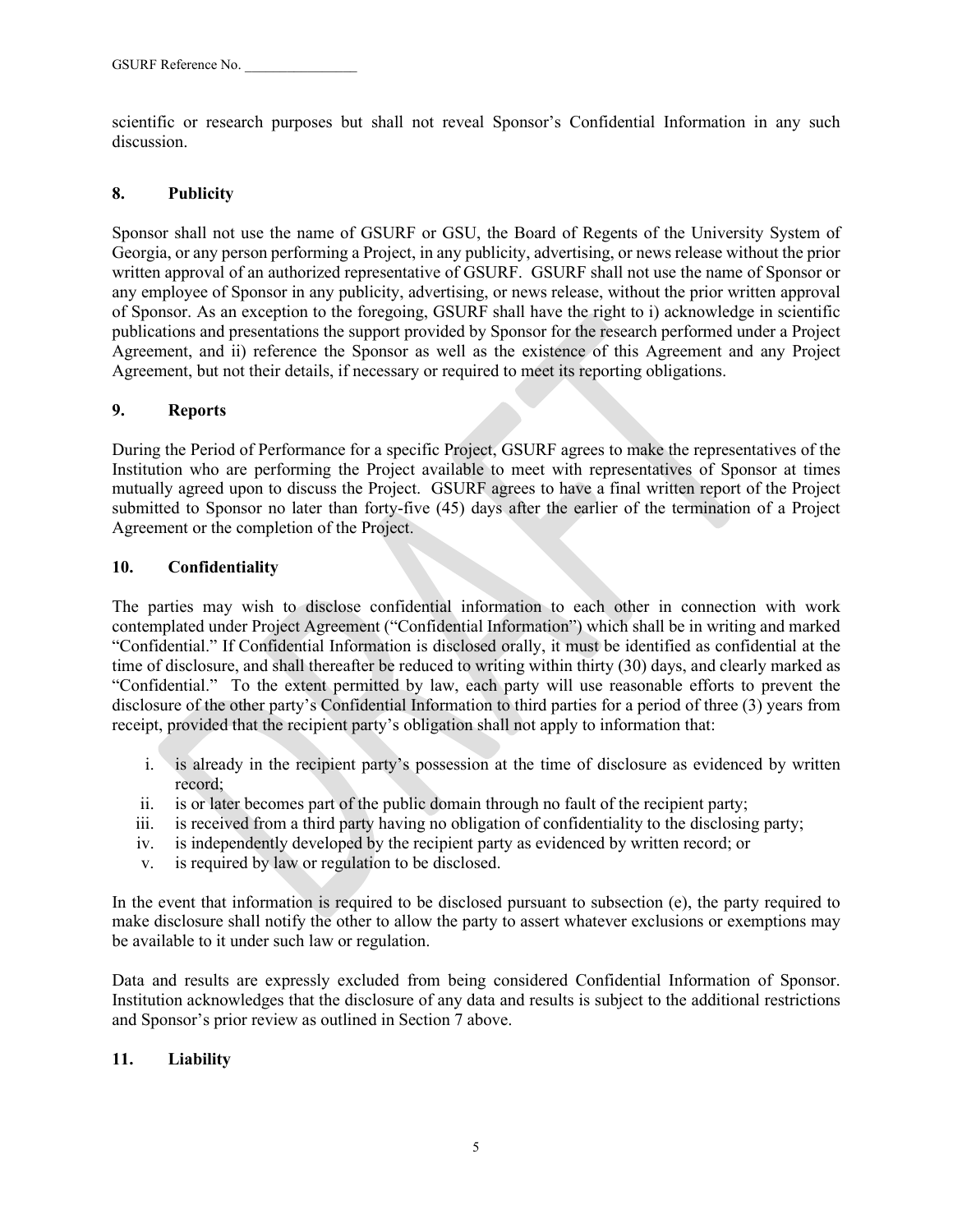Sponsor agrees to indemnify and hold harmless GSURF, GSU, the Board of Regents of the University System of Georgia, the Principal Investigator and others involved in any Project from any liability, loss or damage that may be suffered as a result of claims, demands, costs or judgments against them arising out of the activities to be carried out pursuant to the obligations of this Agreement or any Project Agreement, including but not limited to (i) the use by Sponsor of all data and results obtained from the activities performed by Institution, and (ii) any right or license granted to Sponsor.

# **12. Warranties**

Sponsor understands that all research is experimental in nature and that the outcome of any Project is inherently uncertain and unpredictable. Institution does not guarantee i) specific data or results ii) that any intellectual property will result from a Project, or iii) that any resulting intellectual property will be free of dominance by others' rights. Institution has not made and does not make any representation, guarantee or warranty, express or implied, regarding the data and results of any Project.

INSTITUTION MAKES NO WARRANTIES, EXPRESS OR IMPLIED, INCLUDING WARRANTIES OF MERCHANTABILITY OR FITNESS FOR A PARTICULAR PURPOSE, AND HEREBY DISCLAIMS ALL SUCH WARRANTIES AS TO ANY MATTER WHATSOEVER INCLUDING, WITHOUT LIMITATION, WARRANTIES WITH RESPECT TO: (i) ANY PROJECT AND ANY DATA OR RESULTS OF THE PROJECT; (ii) DATA, RESULTS, REPORTS, INFORMATION OR RESEARCH PROVIDED BY EITHER INSTITUTION OR SPONSOR; AND (iii) ANY INVENTION OR PRODUCT, OR OWNERSHIP THEREOF, WHETHER TANGIBLE OR INTANGIBLE, TESTED, CONCEIVED, DISCOVERED, OR DEVELOPED IN THE PROJECT OR IN CONNECTION WITH CONDUCTING THE PROJECT UNDER THIS AGREEMENT.

## **13. Equipment**

GSURF shall retain title to all equipment purchased and/or fabricated by it with funds provided by Sponsor under this Agreement and any Project Agreement.

# **14. Assignment**

This Agreement and all Project Agreements may not be assigned by either party without the prior written consent of the other party. As an exception to the foregoing, Sponsor's consent shall not be require for GSURF to assign any or all of its rights and obligations under this Agreement to GSU.

# **15. Independent Contractor**

For the purposes of this Agreement and all services to be provided hereunder and in any subsequent Project Agreement, the parties shall be, and shall be deemed to be, independent contractors and not agents or employees of the other party. Neither party shall have authority to make any statements, representations, or commitments of any kind or to take any action which shall be binding on the other party, except as may be expressly provided herein or authorized in writing.

# **17. Performance**

Institution will conduct all Projects in accordance with generally-accepted professional standards of workmanship at a quality comparable to research performed at major public and private research universities within the United States. GSURF will use Institution facilities and reasonable efforts to conduct all Projects occurring under this Agreement. The manner of performance of the Project shall be determined solely by the Principal Investigator. Sponsor understands that Institution as a research university may be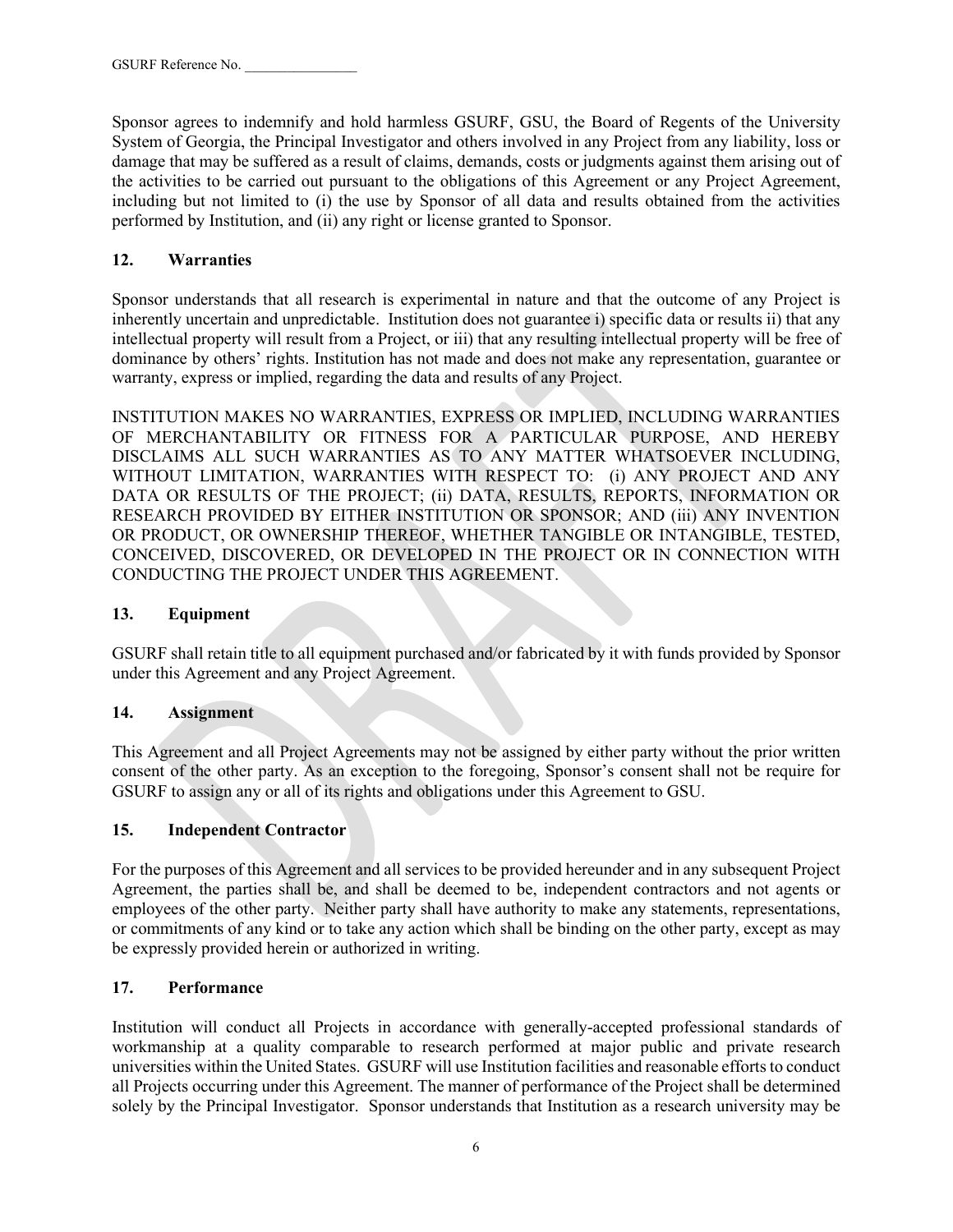involved in similar research on behalf of itself and others. Institution shall be free to continue such research provided that it is conducted separately from the Project, and Sponsor shall not gain any rights via this Agreement or any Project Agreement to other research.

#### **18. Notices**

Any notice required by this Agreement shall be given by registered or certified mail, return receipt requested, addressed in the case of GSURF to:

> Georgia State University Research Foundation, Inc. Attn: University Research Services and Administration P. O. Box 3999 Atlanta, Georgia 30302-3999

With copy to:

Georgia State University Office of Legal Affairs Attn: University Counsel P.O. Box 3987 Atlanta, GA 30302-3987

Notices given by courier or other express service shall be addressed in the case of GSURF to: Georgia State University Research Foundation, Inc. Attn: University Research Services & Administration 30 Courtland Street, Room 217 Atlanta, Georgia 30303

With copy to :

Georgia State University Office of Legal Affairs Attn: University Counsel 100 Auburn Ave. NE, Suite 315 Atlanta, GA 30303

or in the case of Sponsor to:

Programmatic Contact: Name: Address: Phone: Email:

Administrative Contact (Contractual): Name: Address: Phone: Email:

Financial Contact (Invoicing): Name: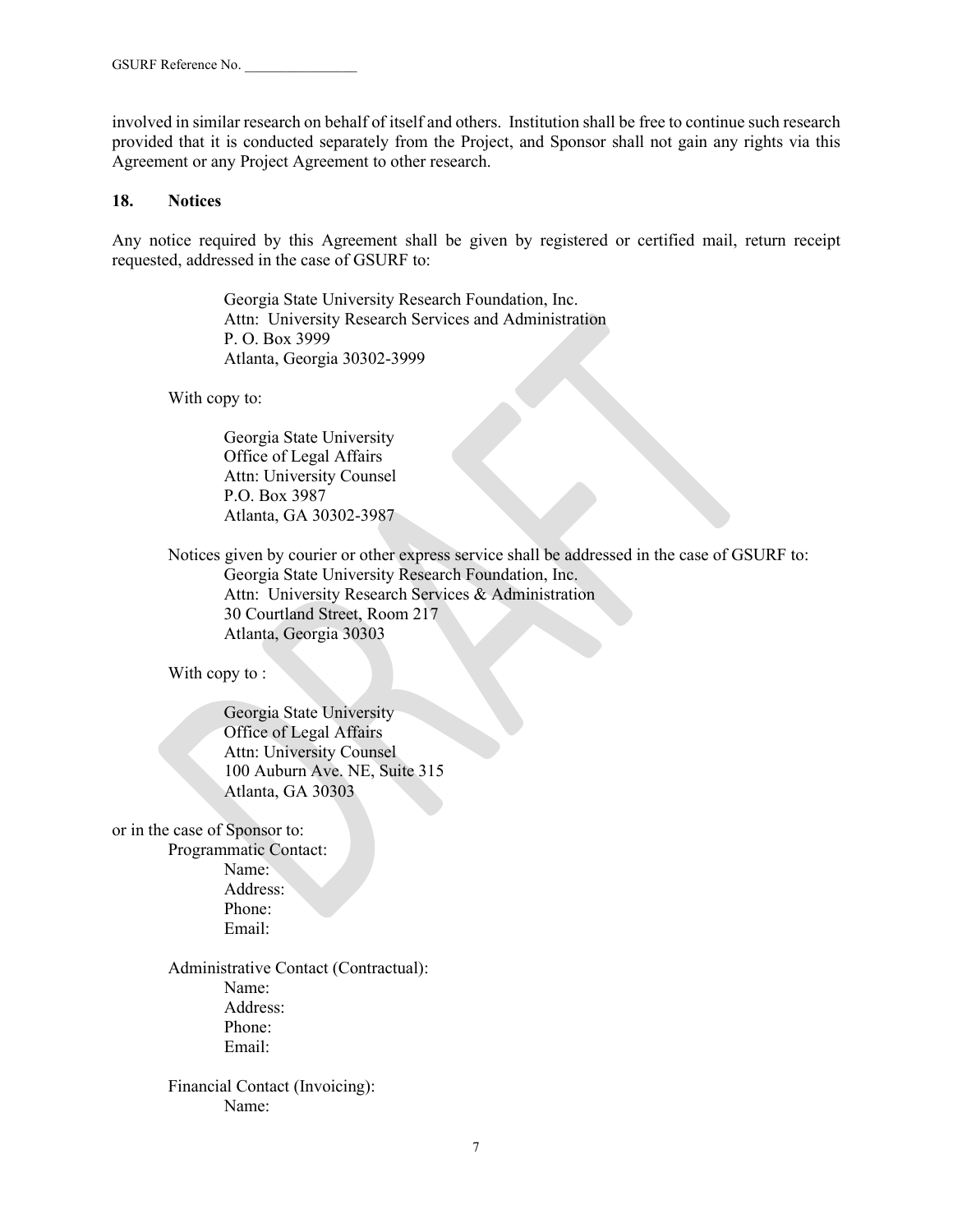Address: Phone: Email:

or at such other addresses as may be given from time to time in accordance with the terms of this notice provision.

## **19. Export Controls**

- i. Each party acknowledges that any information or materials provided by the other under this Agreement may be subject to U.S. export control laws and regulations, including the International Traffic in Arms Regulations ("ITAR", 22 CFR Chapter 1, Subchapter M, Parts 120-130), Export Administration Regulations ("EAR", 15 CFR Chapter VII, Subchapter C, Parts 730-774), and Assistance to Foreign Atomic Energy Activities (10 CFR Part 810); each party agrees to comply with all such laws.
- ii. Sponsor acknowledges that Institution is an institution of higher education and has many students, faculty, staff, and visitors who are foreign persons, and that Institution intends to conduct any and all Project(s) as fundamental research under the export control regulations, such that the data and results generated by Institution qualify as "public domain" under ITAR Parts 120.10(a)(5) and 120.11 or "publicly available" under EAR Parts 734.3 (b)(3) and 734.8(a and b). Sponsor will not knowingly disclose and will use commercially reasonable efforts to prevent disclosure to Institution of any information (i) subject to ITAR controls, (ii) in the Commerce Control List of the EAR, or (iii) in Restricted Data or Sensitive Nuclear Technology as set forth in 10 CFR Part 810. If for the purposes of an individual Project, Sponsor intends to disclose export-controlled information to Institution, Sponsor will not disclose such information to Institution unless and until a plan for transfer, use, dissemination, and control of the information has been approved by GSU's Export Control Officer.
- iii. In the event Sponsor inadvertently discloses export-controlled information or breaches this Section 19, then the Period of Performance for the corresponding Project will be adjusted based on the time it takes to address the disclosure.
- iv. All notices from Sponsor provided pursuant to this Section shall be given by registered or certified mail, return receipt requested, addressed to:

Georgia State University Office of Legal Affairs Attention: Export Control Officer P.O. Box 3987 10 Park Place South, Suite 510 Atlanta, GA 30302-3987

## **20. Miscellaneous**

- i. The parties acknowledge and agree that GSURF may subcontract in whole or in part the performance of any Project to GSU.
- ii. If any provision of this Agreement or any Project Agreement is held to be unenforceable for any reason, that unenforceability shall not affect the enforceability of any other provision of this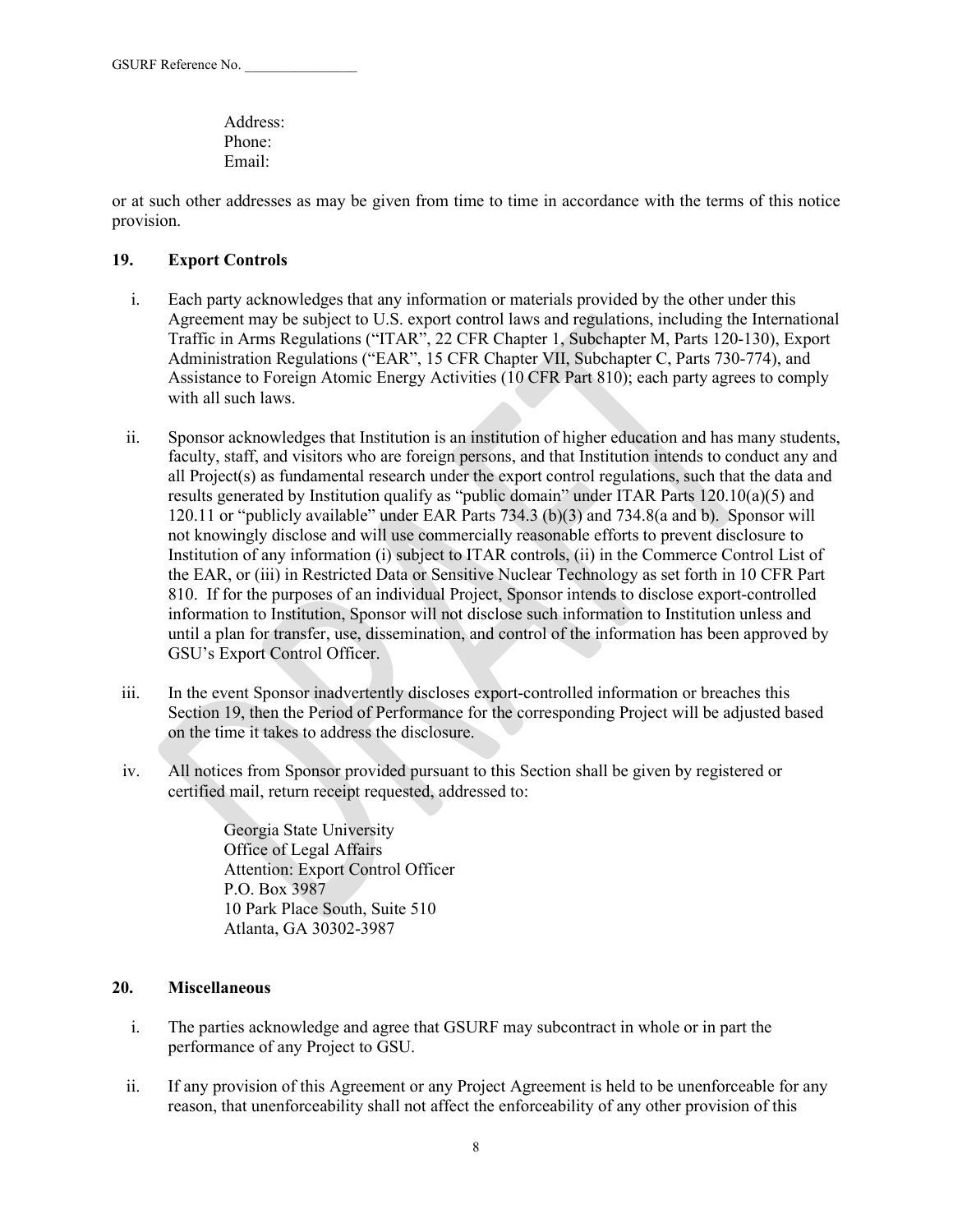Agreement or any Project Agreement, and the Parties shall negotiate in good faith to substitute an enforceable provision with similar terms.

- iii. This Agreement may be executed in two (2) or more counterparts, each of which is deemed an original, but all of which together constitutes one instrument.
- iv. All headings in this Agreement are for reference only and shall not affect the interpretation or meaning of any provision of this Agreement.
- v. This Agreement and all validly signed Project Agreements embody the entire understanding between the GSURF and Sponsor, and any prior or contemporaneous representations, either oral or written, are superseded. No amendments or changes to this Agreement or to any Project Agreement, including without limitation, changes in the statement of work, total estimated cost, and period of performance, shall be effective unless made in writing and signed by authorized representatives of the parties. In the case of any conflict between this Agreement and a subsequent Project Agreement, the terms of the Project Agreement shall control.
- vi. This Agreement shall be governed by, construed, and enforced in accordance with the laws of the State of Georgia.

*[Remainder of page intentionally left blank]*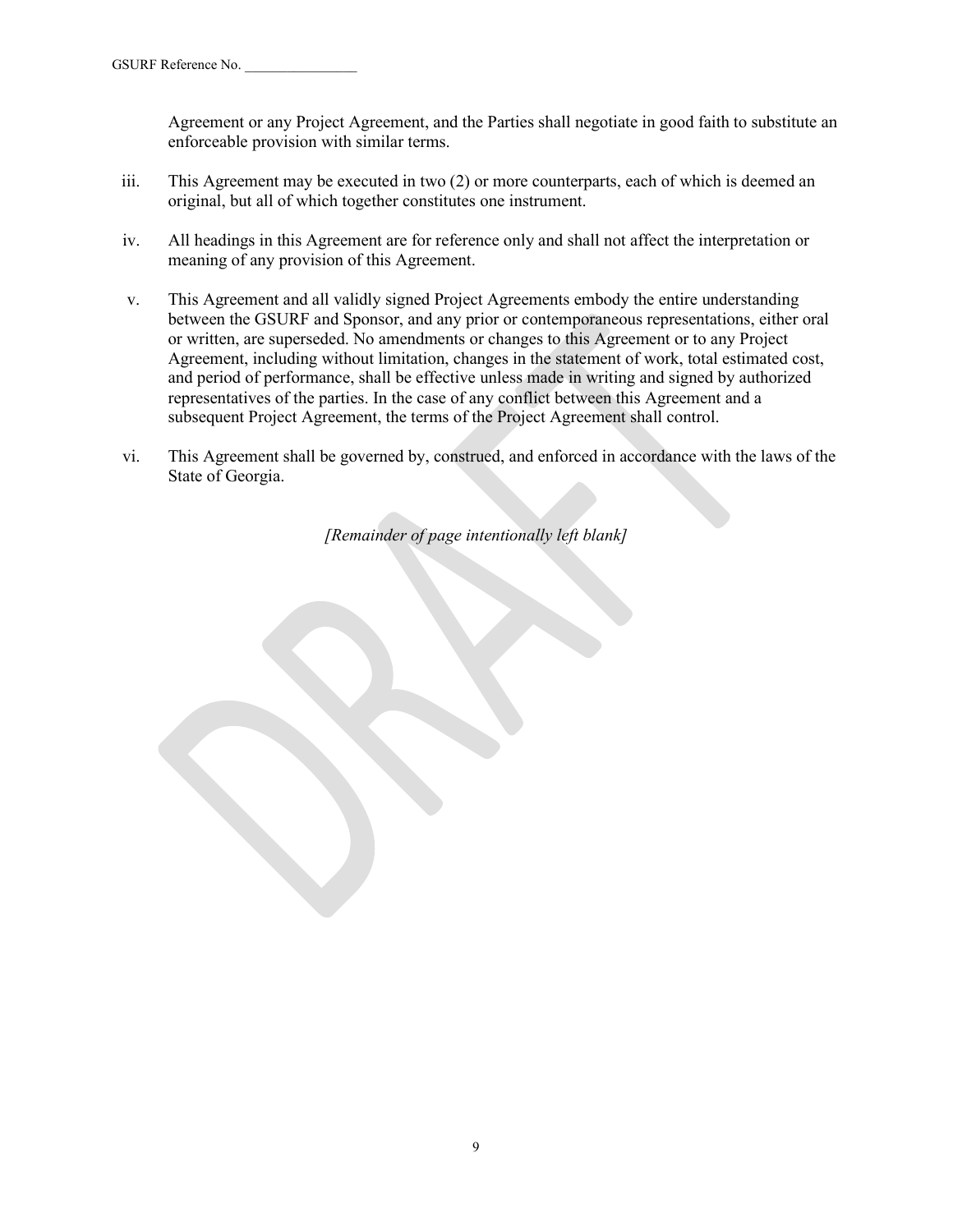IN WITNESS WHEREOF, the parties have executed this Agreement by proper persons duly authorized.

| <b>Sponsor</b> | <b>Georgia State University Research</b><br>Foundation, Inc. |
|----------------|--------------------------------------------------------------|
| Signature:     | Signature:                                                   |
| Name:          | Name:                                                        |
| Title:         | Title:                                                       |
| Date:          | Date:                                                        |
|                |                                                              |